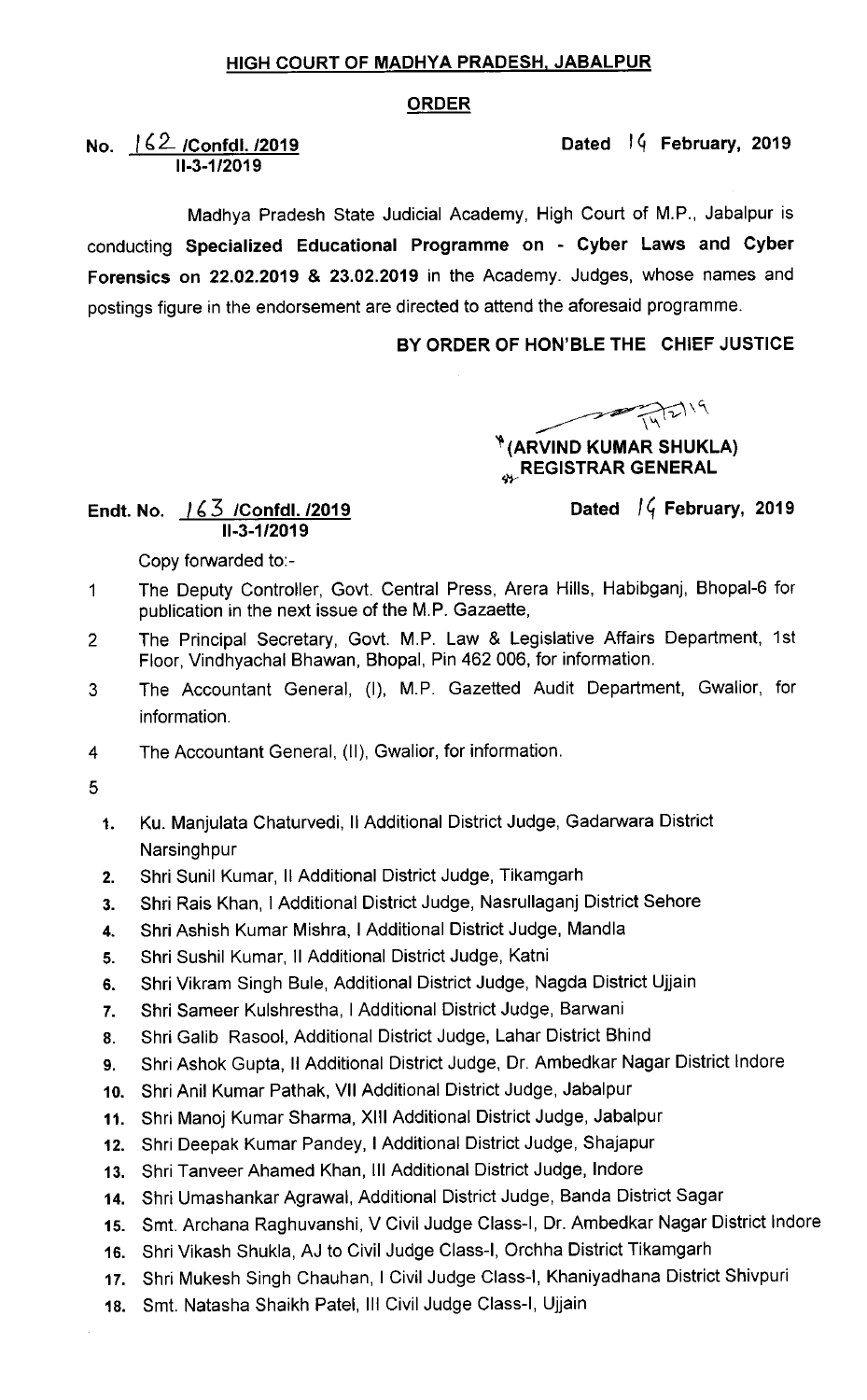- 20 Shri Virendra Joshi, Civil Judge Class-I, Sitamau District Mandsaur
- 21 Shri Madhusudan Janghel, I Civil Judge Class-I, Baiher District Balaghat
- 22 Shri Rakesh Kumar Sharma (Jr.), III Civil Judge Class-I, Waidhan District Singrauli
- 23 Shri Deepak Kumar Agrawal, II Civil Judge Class-I, Jhabua
- 24 Shri Virendra Verma, Civil Judge Class-I, Kurvai District Vidisha
- $25.$ Smt. Swati Nivesh Jaiswal, I Civil Judge Class-I, Itarsi District Hoshangabad
- 26. Shri Ashwin Parmar,Civil Judge Class-I, Nagda District Ujjain
- 27. Shri Thakur Prasad Malviya, Civil Judge Class-I, Budhni District Sehore
- 28. Shri Shashank Singh, IV Civil Judge Class-I, Rewa
- 29. Shri Munendra Singh Verma, Civil Judge Class-I, Majholi District Sidhi
- 3o. Dr. Arif Khan Patel, Civil Judge Class-I, Harsud District Khandwa
- 31. Shri Balbir Singh Dhakad, VI Civil Judge Class-I, Jabalpur
- 32. Shri Dheeraj Kumar, Civil Judge Class-I, Pohari District Shivpuri
- 33. Shri Rakesh Kumar Kushwah, X Civil Judge Class-I, Indore
- 34. Ku. Punita Chouhan, lx Civil Judge Class-I, Ujjain
- 35. Shri Abhishek Soni, AJ to I Civil Judge Class-I, Balaghat at Lanji District Balaghat
- 36. Smt. Nidhi Nilesh Shrivastava, Il Civil Judge Class-I, Betul
- 37. Shri Bishwa Deepak Tiwari, Il Civil Judge Class-I, Khandwa
- 38. Sushri Madhulika Mule ,Civil Judge Class-I, Tonkkhurd District Dewas
- 39. Smt. Neha Bansal, I AJ To I Civil Judge Class-I, Sabalgarh District Morena
- 40. Smt. Ruchi Sagar, II AJ To I Civil Judge Class-I, Narsinghpur
- 41. Shri Arvind Singh, XIV Civil Judge Class-I, Jabalpur
- 42. Shri Shivraj Singh Gawali, I AJ to I Civil Judge Class-I, Damoh
- 43. Shri Shiv Kumar Dawar, AJ To Civil Judge Class-I, Khategaon District Dewas
- 44. Shri Pushpraj Singh Uikey, III Civil Judge Class-I, Jaora District Ratlam
- 45. Shri Sudhir Singh Nigwal, V Civil Judge Class-I, Rewa
- 46. Shri Shrikrishna Dagliya, Civil Judge Class-I, Tarana District Ujjain
- 47. Shri Sunit Aggrawal, XI Civil Judge Class-I, Gwalior
- 48. Shri Ravindra Kumar Shilpi, Civil Judge Class-ll, Bhanpura District Mandsaur
- 49. Smt. Ritu Shree Gupta, Civil Judge Class-ll, Thandla District Jhabua

For information and compliance with a direction to participate in the aforesaid course as per above mentioned schedule.

The nominated Judicial officers are directed to observe the following instruction:

- To apprise themselves with the contents of the Joining Instructions available on the  $5<sub>1</sub>$ MPSJA website www.mpsja.gov.in & www.mpsja.mphc.gov.in and observe the same.
- 6. The District & Sessions Judge, Narsinghpur/Tikamgarh/ Sehore/ Mandla/ Katni/ Ujjain/ Barwani/ Bhind/ Indore/ Jabalpur/ Shajapur/ Sagar/ Shivpuri/ Mandsaur/ Balaghat/ Singrauli/ Jhabua/ Vidisha/ Hoshangabad/ Rewa/ Sidhi/ Khandwa/ Betul/ Dewas/ Morena/ Damoh/ Ratlam/ Gwalior for information and necessary action with a request to instruct the participant Judges to remain present at M.P.S.J.A. building at Jabalpur on the date and time given in the order, positively.